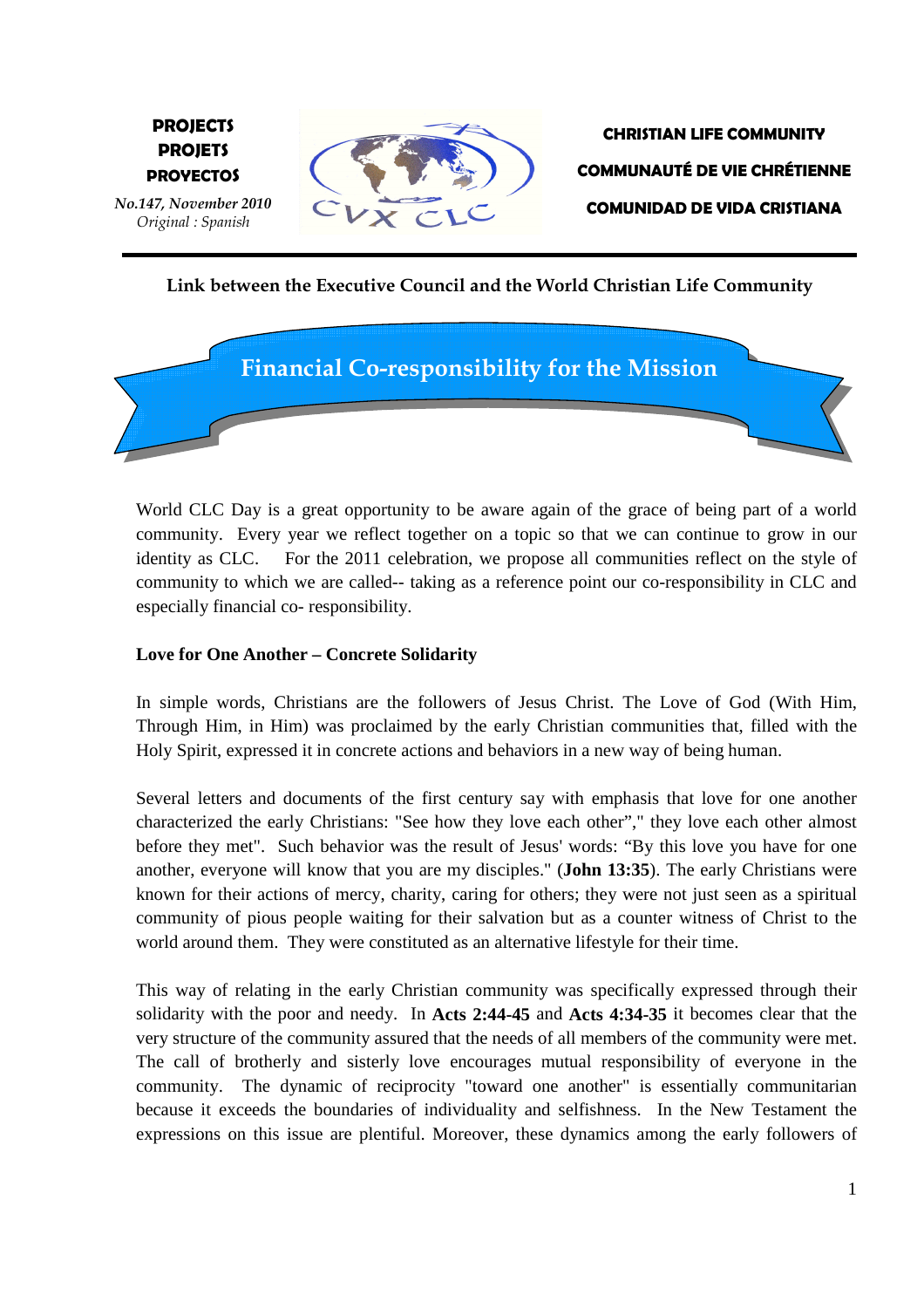Jesus were not limited only to their own group, but they struggled to breakdown boundaries so they came to serve the needy of their time.

#### **Belonging to a World Community**

-

Being part of a world community is a special grace that enables us to find commonality within CLC with people in over 80 countries across different cultures and languages. We do not know everyone in the Community, but we know that we share bonds of sisterhood and brotherhood. Those who have participated in a World Assembly or any CLC international meeting can attest to this. To protect and strengthen this unity we need to guarantee a minimum common understanding among our different national communities. For example the experience of the Spiritual Exercises must be available to all. They cannot be just a privilege of "solvent" communities that can bear the cost of an eight-day retreat, while others cannot even cover the most basic aspects: transportation, food, etc.

Belonging to a world community also implies becoming aware of the different economic situations, social and, political, faced by our members in different parts of the world. This can help us to better stand in solidarity with the difficult conditions of others. For example, according to the statistics offered by the Food and Agriculture Organization of the United Nations (FAO), $1$  in 2008 some countries affiliated to the CLC and others in the process of membership are among the countries with critical levels of malnutrition.

| <b>Moderately high hunger</b>     |             | Very high hunger                         |                       |
|-----------------------------------|-------------|------------------------------------------|-----------------------|
| $(20-34\% \text{ of population})$ |             | (more than 35% of population)            |                       |
| <b>WCLC Members</b>               |             | <b>WCLC Members</b>                      |                       |
| - Bolivia                         | - Nicaragua | - Madagascar<br>- D.R. Congo<br>- Rwanda |                       |
| - Cameroon                        | - Dominican |                                          | -Zambia<br>- Zimbabwe |
| - India                           | Republic    |                                          |                       |
| - Kenya                           | - Sri Lanka |                                          |                       |
| in process of affiliation:        |             | in process of affiliation:               |                       |
| -Botswana                         | - Sudan     | -Chad                                    |                       |
| - Congo                           | - Cambodia  | -Ethiopia                                | -Togo                 |
| <b>Brazzaville</b>                |             |                                          |                       |

We can see that growth in community and having an adult faith are positively correlated with having sufficient resources. Financial co-responsibility in a world community becomes essential to growth. Some people may wonder why money is needed in a spiritual group that does not appear to have any cost (eg, the community meeting). When a group meets "gratis" in a parish or a

<sup>&</sup>lt;sup>1</sup> Food and Agriculture Organization of the United Nations. "The State of Food Insecurity in the World 2008"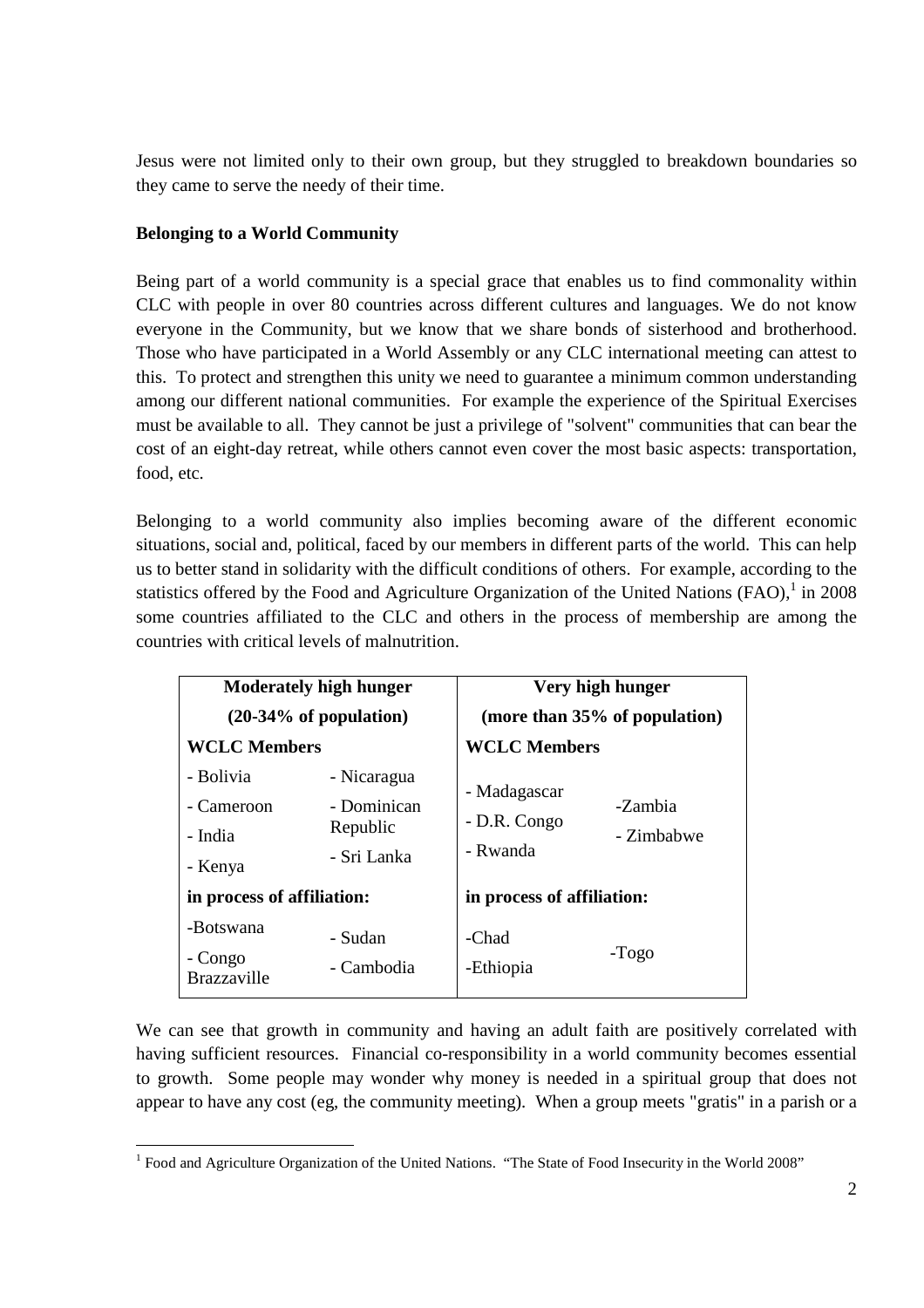school that does not charge for it, someone still pays for electricity, water or maintenance of the venue. The fact that no one charged the community for using a place does not mean that it does not cost anything, but someone is financing what we are not paying. Who pays for the place where we meet? Or How are the costs of the National CLC Centre/Secretariat or ExCo activities at national and regional level paid?

It is important to review some habits that impede our growth as an apostolic body. Eg. Do some members not support CLC because of mistrust of people or the structure; do some simply not see the sense of payment or perhaps not feel involved with the community and its mission, or simply neglect to contribute. *Which of these habits or other ones are present in my community?* In our communities, it is clear not all members have the same opportunities and economic needs. The economic contribution capacity can vary widely among my community partners. Therefore, national communities, regional and local ones must find the best system of shared responsibility. Taking into account the diversity of situations, the entire community needs to help CLC to review whether or not we are actually acting according to our possibilities.

Of course, the financial generosity of our members goes far beyond a quota system. In many places, we consider with admiration the sacrificed ministry of many members financed by themselves, self-funded transportation, materials and others. In undeveloped countries, for catechesis or social works, some of our members walk long distances. We are doing a lot and sometimes heroically! Several national communities, sometimes in collaboration with other institutions, develop their own works such as schools, children's homes, NGOs, among others<sup>2</sup>.

How do I contribute - be it through my time and support, be it with money – in the apostolate of my community? *How could stronger Financial Co-responsibility improve the mission in my community? How could my community contribute to improving the mission ability of the larger CLC.* 

In the Spiritual Exercises of St. Ignatius the contemplation to attain love begins with a note: "Love should be put more in deeds than in words". When CLC is fully lived by its members, this will be reflected in many attitudes and behaviors including financial co-responsibility. If instead, coresponsibility it is not evident in the community life then this may be because we still need to deepen in the infinite mystery of God's love. Let us remember: "For where your treasure is, there will your heart be also" **(Mt 6:21)**.

## **Financial Co-responsibility in CLC**

As in any institution, CLC requires financial means to carry out its mission efficiently. For us the means must be provided to serve the mission because our purpose is not simply within the community, but also outside: "We are particularly aware of the pressing need to work for justice

<sup>&</sup>lt;sup>2</sup><br><sup>2</sup> Just to mention some works of national CLCs: Italy, Uruguay and South Korea have children's homes, France, retreat houses, Philippines, Ecuador and Paraguay, NGOs, Kenya and Hong Kong schools.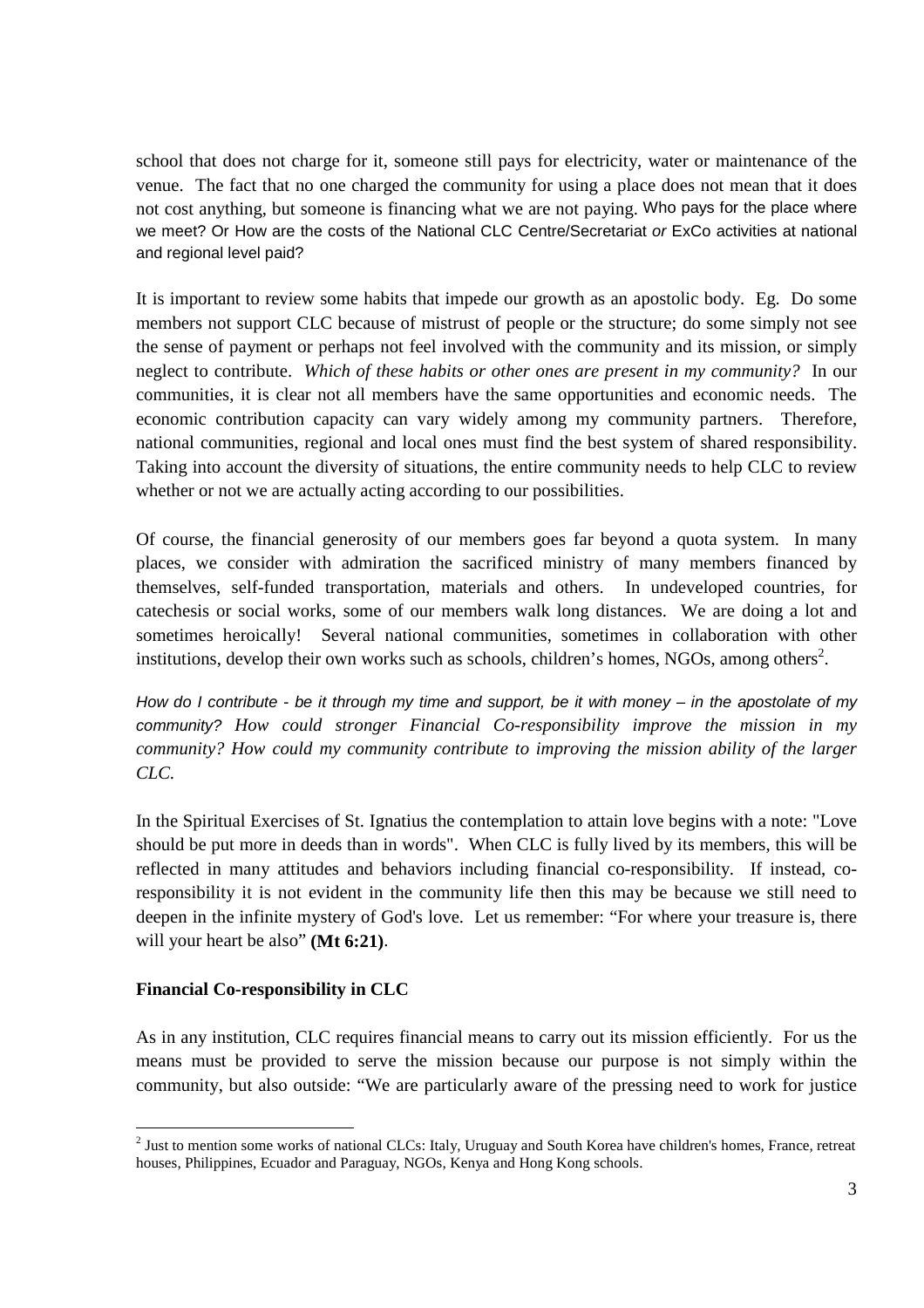through a preferential option for the poor" (GP 4). When we organize structures (global, national, regional or local) and budgets, our goal should be a more humane and divine world especially for the poorest.

Deepening in our financial co-responsibility is important and necessary for the future of world CLC. World Assembly of Fatima 2008 considers (3.14): "*financial co-responsibility to be an essential expression of our belonging to one World Community, and a necessary means for becoming an Apostolic Body. Being responsible for one another is an essential aspect of community life. We recognize the need to develop existing and new ways of financing operating expenses as well as special apostolic initiatives*".

World CLC manages two kinds of funds:

**1. Operating Funds**: This allows the operation of the system or the institution of the world community from the Executive Council action. This fund is covered mainly with the dues system of national communities. Given the size of the World Community, the budget is quite modest; however, WCLC struggles to cover it every year and there is an accumulated deficit from several years. This becomes further complicated when affiliated communities do not meet their dues obligations. For example at the close of 2009, 38% of affiliated communities had not yet paid their dues.

The World Community attempts to reflect co-responsibility in the formula that has been designed to establish the dues of each national community in order to cover the operational budget. This formula considers two variables: the number of members and the Purchasing Power Parity (PPP).<sup>3</sup> "Responsibility" is distributed according to this formula. A change in any of the variables (eg increase or decrease the number of members in a national community) adjusts the dues of all, reducing or increasing as appropriate.

**2. Special Funds:** These are mainly used to support the processes of poor communities or ministries that favor the poor. Although these funds are very important for the life of the world community, we have never had a systematic way to sustain and increase them. They depend on a spontaneous gift from a community or a member which happens very occasionally. These funds and their objectives are:

- *Africa Fund*: It supports the international meetings and regional activities in Africa
- *Apostolic Fund*: This was established out of a recommendation of the World Assembly of Fatima (3.14.c) and supports institutional works or ministries of CLC. In 2010 it supported specific projects in our neediest communities
- **Formation Fund:** This funds formation activities. For example, it has helped Magis course in Latin America and two leadership courses in Africa in 2009.

<sup>&</sup>lt;u>.</u> <sup>3</sup> PPP is an economic indicator to realistically compare living standards across countries, attending the Gross Domestic Product per capita in terms of cost of living in each country